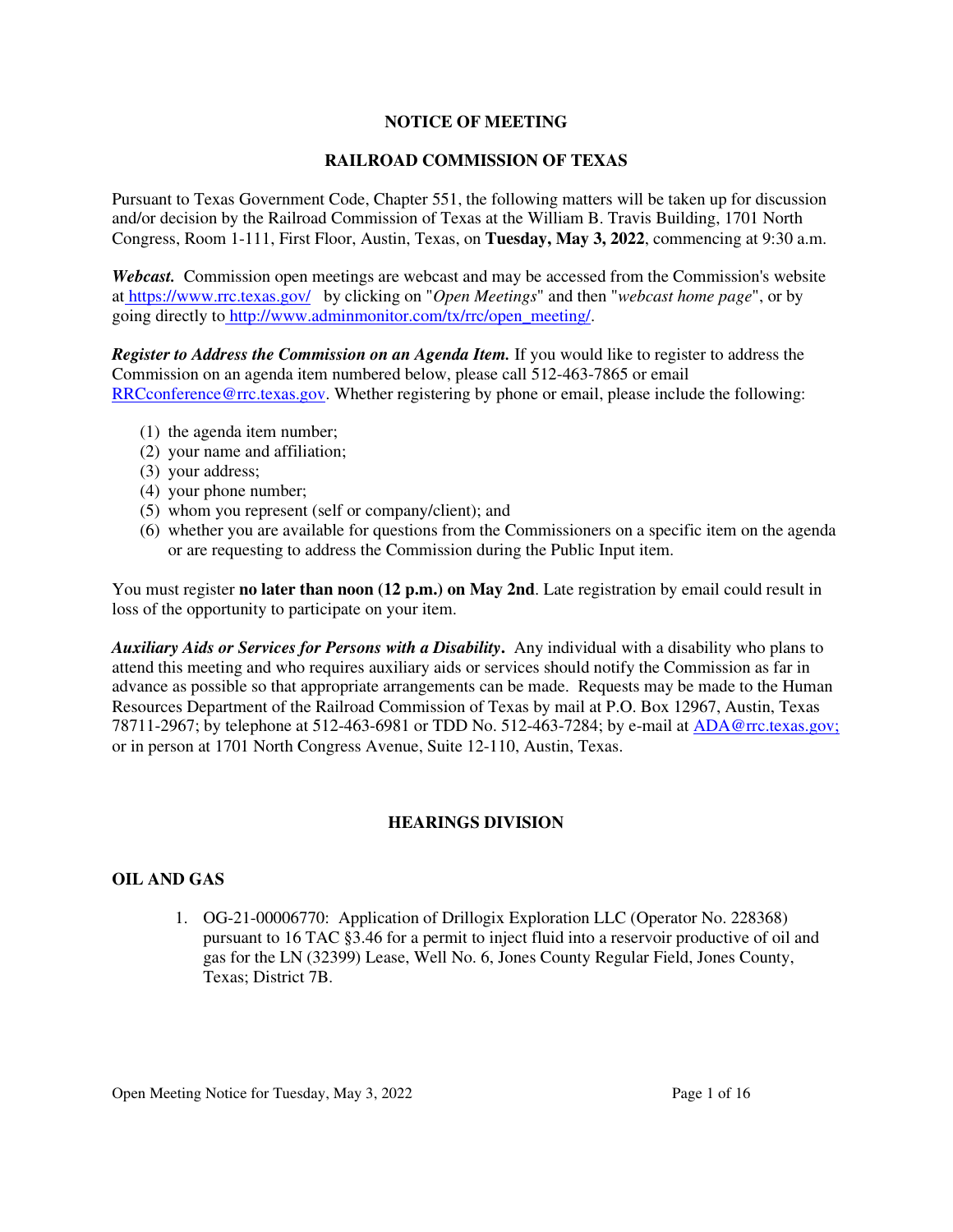## **OIL AND GAS CONSENT AGENDA** (48 items; numbers 2 - 49)

- 2. OG-22-00008479: Application of Sloan Petroleum (Operator No. 788573) pursuant to 16 TAC §3.32 for an exception to flare gas for the Frost (71039) Lease, Platang (San Andres) Field, Yoakum County, Texas; District 8A.
- 3. OG-21-00006075: Application of Cholla Petroleum, Inc. (Operator No. 150683) pursuant to 16 TAC §3.32 for an exception to flare gas for the Liberty Unit (55064) Lease, Garden City, S. (Wolfcamp) Field, Nolan County, Texas; District 08.
- 4. OG-21-00006404: Application of WPX Energy Permian, LLC (Operator No. 942623) for an exception to 16 TAC §3.32 for the Blue 34 (49378) Lease, Phantom (Wolfcamp) Field, Loving County, Texas; District 08.
- 5. OG-21-00006405: Application of WPX Energy Permian, LLC (Operator No. 942623) for an exception to 16 TAC §3.32 for the Covington 46 Facility, Surface Commingling Permit No. 08-8161, Phantom (Wolfcamp) Field, Reeves County, Texas; District 08.
- 6. OG-21-00006406: Application of WPX Energy Permian, LLC (Operator No. 942623) for an exception to 16 TAC §3.32 for the North Rudd Draw 22 Lease (50750) Lease, Phantom (Wolfcamp) Field, Loving County, Texas; District 08.
- 7. OG-21-00006407: Application of WPX Energy Permian, LLC (Operator No. 942623) for an exception to 16 TAC §3.32 for the Pecos State 39-46 Facility, Surface Commingling Permit No. 08-8515, Phantom (Wolfcamp) Field, Reeves County, Texas; District 08.
- 8. OG-21-00007641: Application of Exco Operating Company, LP (Operator No. 256915) pursuant to 16 TAC §3.32 for an exception to flare gas for the Traylor SW ZAV A Lease, Well No. 1H, Drilling Permit 867268, Briscoe Ranch (Eagleford) Field, Zavala County, Texas; District 01.
- 9. OG-21-00007655: Application of Exco Operating Company, LP (Operator No. 256915) pursuant to 16 TAC §3.32 for an exception to flare gas for the Tidwell Unit ZAV C Lease, Well No. 2H, Drilling Permit 867269, Briscoe Ranch (Eagleford) Field, Zavala County, Texas; District 01.
- 10. OG-21-00007042: Application of Rio Oil and Gas (Permian) III, LLC (Operator No. 712803) pursuant to 16 TAC §3.32 for an exception to flare gas for the Alexander State Unit 58-2-24 1H-2H Pad, Well Nos. 1H and 2H, Flare Exception 40001, Commingle Permit 08- 9588, Phantom (Wolfcamp) Field, Reeves County, Texas; District 08.
- 11. OG-21-00007043: Application of Rio Oil and Gas (Permian) III, LLC (Operator No. 712803) pursuant to 16 TAC §3.32 for an exception to flare gas for the Brown State 44-2 (Gas ID No. 287320) Lease, Well No. 1H, Flare Exception 40003, Phantom (Wolfcamp) Field, Reeves County, Texas; District 08.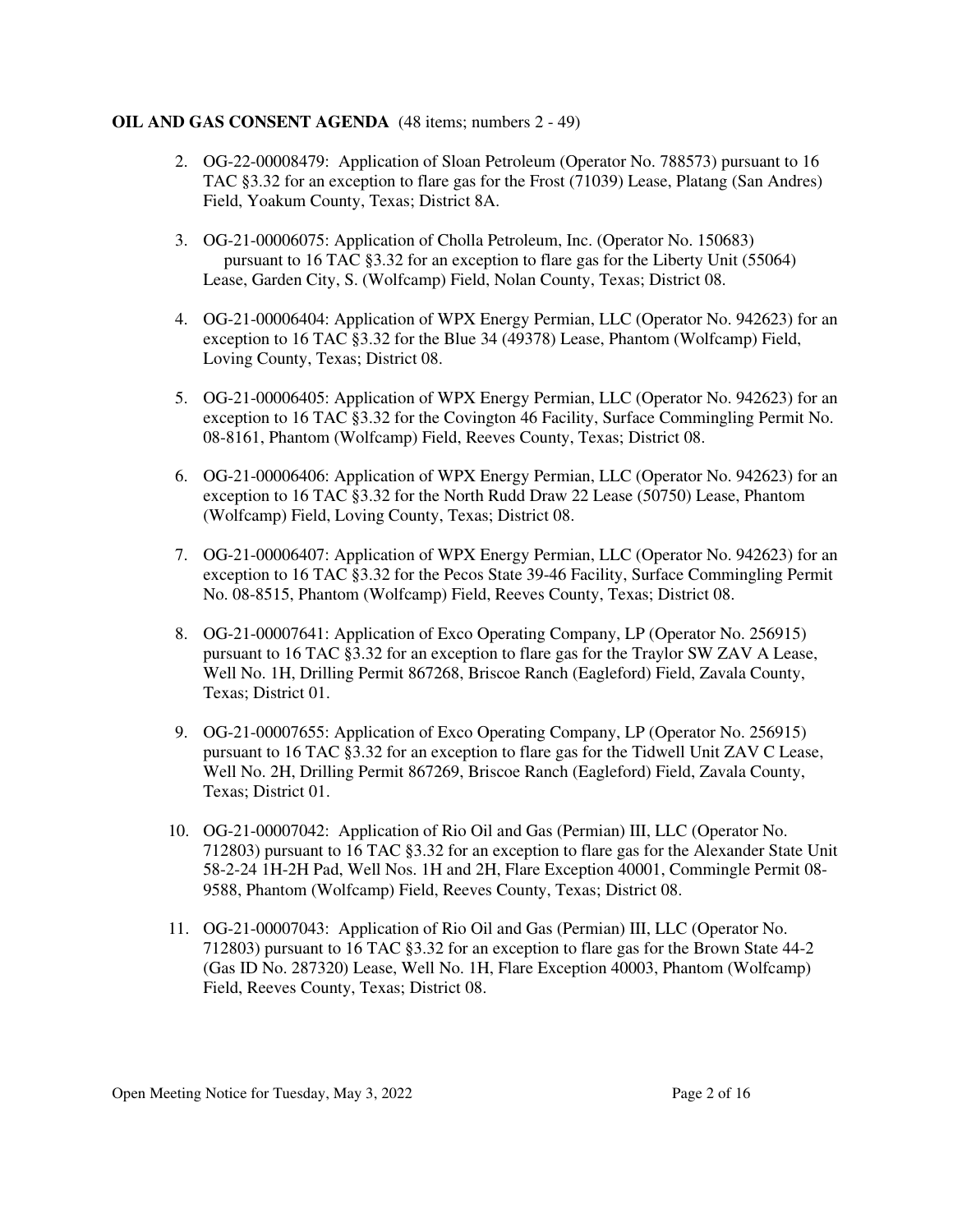- 12. OG-21-00007044: Application of Rio Oil and Gas (Permian) III, LLC (Operator No. 712803) pursuant to 16 TAC §3.32 for an exception to flare gas for the Brown State 44-2 2H-3H Facility, Flare Exception 40000, Commingle Permit 08-9598, Phantom (Wolfcamp) Field, Reeves County, Texas; District 08.
- 13. OG-21-00007045: Application of Rio Oil and Gas (Permian) III, LLC (Operator No. 712803) pursuant to 16 TAC §3.32 for an exception to flare gas for the Conquista State Unit 54-1-8 (Gas ID No. 287184) Lease, Well No. 1H, Flare Exception 39999, Phantom (Wolfcamp) Field, Reeves County, Texas; District 08.
- 14. OG-21-00007046: Application of Rio Oil and Gas (Permian) III, LLC (Operator No. 712803) pursuant to 16 TAC §3.32 for an exception to flare gas for the Expedition State Unit 71-67 (Gas ID No. 287184) Lease, Well No. 1H, Flare Exception 40004, Phantom (Wolfcamp) Field, Reeves County, Texas; District 08.
- 15. OG-21-00007047: Application of Rio Oil and Gas (Permian) III, LLC (Operator No. 712803 pursuant to 16 TAC §3.32 for an exception to flare gas for the Expedition State Unit 71-67 (Gas ID No. 288641) Lease, Well No. 2H, Flare Exception 39997, Phantom (Wolfcamp) Field, Reeves County, Texas; District 08.
- 16. OG-21-00007048: Application of Rio Oil and Gas (Permian) III, LLC (Operator No. 712803) pursuant to 16 TAC §3.32 for an exception to flare gas for the Expedition State Unit 71-67 (Gas ID No. 288295) Lease, Well No. 1H, Flare Exception 39998, Phantom (Wolfcamp) Field, Reeves County, Texas; District 08.
- 17. OG-21-00007049: Application of Rio Oil and Gas (Permian) III, LLC (Operator No. 712803) pursuant to 16 TAC §3.32 for an exception to flare gas for the Darcy State 22 Facility, Well Nos. 1H and 2H, Flare Exception 40002, Commingle Permit 08-8800, Phantom (Wolfcamp) Field, Reeves County, Texas; District 08.
- 18. OG-21-00006022: Application of EP Energy E&P Company, L.P. (Operator No. 253385) pursuant to 16 TAC §3.32 for an exception to flare gas for the Hixon Northwest CPF, Flare Exception 18857, Commingle Permit 01-5554, Eagleville (Eagle Ford-1) Field, La Salle County, Texas; District 08.
- 19. OG-21-00006023: Application of EP Energy E&P Company, L.P. (Operator No. 253385) pursuant to 16 TAC §3.32 for an exception to flare gas for the Hixon West CPF, Flare Exception 27173, Commingle Permit 01-5797, Eagleville (Eagle Ford-1) Field, La Salle County, Texas; District 08.
- 20. OG-21-00006024: Application of EP Energy E&P Company, L.P. (Operator No. 253385) pursuant to 16 TAC §3.32 for an exception to flare gas for the Maltsberger Southeast CPF, Flare Exception 19655, Commingle Permit 01-5554, Eagleville (Eagle Ford-1) Field, La Salle County, Texas; District 08.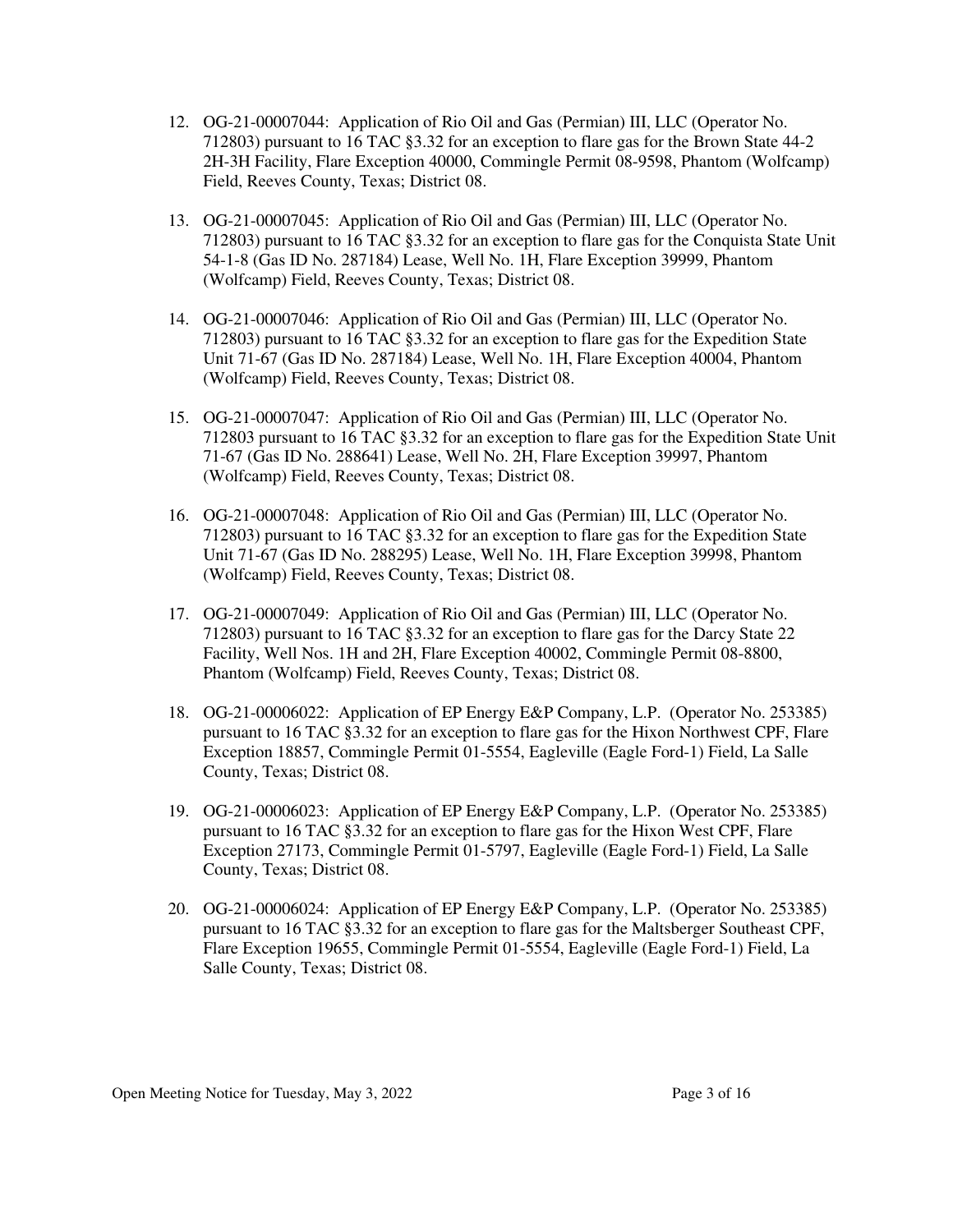- 21. OG-21-00006710: Application for Tall City Operations III LLC (Operator No. 835518) pursuant to 16 TAC §3.32 for an exception to flare gas for the Trooper 158-181 Unit E (54603) Lease, Well No. 4H, Flare Exception 50005-1, Phantom (Wolfcamp) Field, Reeves County, Texas; District 08.
- 22. OG-21-00006711: Application for Tall City Operations III LLC (Operator No. 835518) pursuant to 16 TAC §3.32 for an exception to flare gas for the Ghost State 45-46 Battery, Flare Exception 41905, Commingling Permit No. 08-8929, Phantom (Wolfcamp) Field, Reeves County, Texas; District 08.
- 23. OG-21-00006988: Application of Matador Production Company (Operator No. 532993) pursuant to 16 TAC §3.32 for an exception to flare gas for the Haverlah TB Facility, Flare Exception No. 39409, Commingle Permit 01-6153, Eagleville (Eagle Ford-1) Field, Atascosa County, Texas; District 01.
- 24. OG-21-00006990: Application of Matador Production Company (Operator No. 532993) pursuant to 16 TAC §3.32 for an exception to flare gas for the Wolf North TB Facility, Flare Exception 40405, Commingling Permit 08-8949, Phantom (Wolfcamp) Field, Loving County, Texas; District 08.
- 25. OG-21-00007885: Application of Tall City Operations III LLC (Operator No. 835518) pursuant to 16 TAC §3.32 for an exception to flare gas for the Chance State 4 (50767) Lease, Well No. 1H, Phantom (Wolfcamp) Field, Reeves County, Texas; District 08.
- 26. OG-21-00007890: Application of Tall City Operations III LLC (Operator No. 835518) pursuant to 16 TAC §3.32 for an exception to flare gas for the Oliver 13-24 (Gas ID No. 286685) Lease, Well No. 1H, Phantom (Wolfcamp) Field, Reeves County, Texas; District 08.
- 27. OG-21-00007933: Application of XTO Energy Inc. (Operator No. 945936) for an exception to 16 TAC §3.32 for the Fullerton Clearfork Unit (01770) Lease, Fullerton Field, Andrews County, Texas; District 08.
- 28. OG-21-00007974: Application of XTO Energy Inc. (Operator No. 945936) for an exception to 16 TAC §3.32 for the Wilson -B- (31066) Lease, Fullerton (Devonian) Field, Andrews County, Texas; District 08.
- 29. OG-21-00007869: Application of Callon (Permian) LLC (Operator No. 124807) for an exception to 16 TAC §3.32 for the Allar CPF, Commingle Permit No. 08-8906, Phantom (Wolfcamp) Field, Reeves County, Texas; District 08.
- 30. OG-21-00007870: Application of Callon (Permian) LLC (Operator No. 124807) for an exception to 16 TAC §3.32 for the Bobcat CPF, Bobcat State Unit 1218 (Gas ID No. 285606) Lease, Phantom (Wolfcamp) Field, Reeves County, Texas; District 08.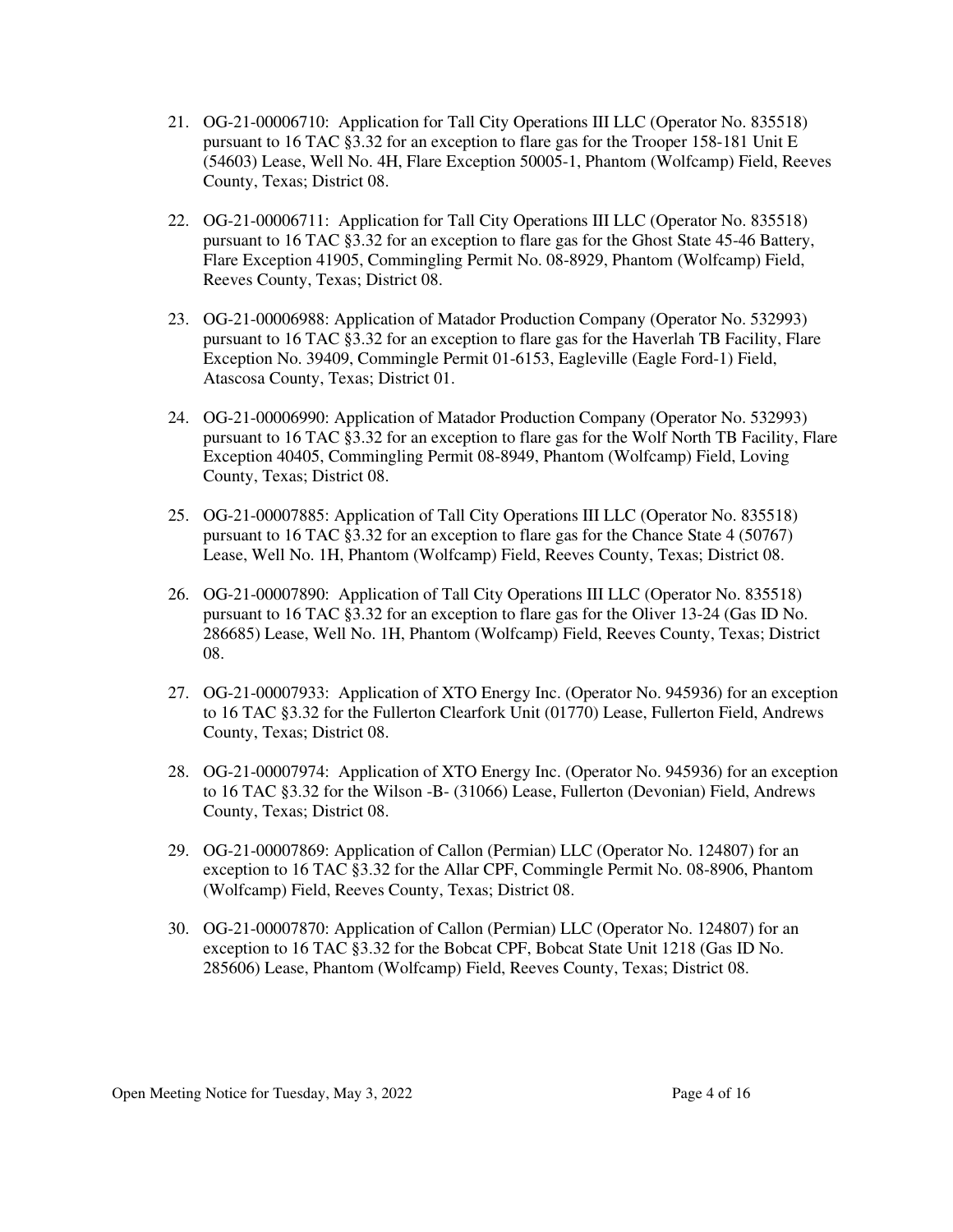- 31. OG-21-00007880: Application of Callon (Permian) LLC (Operator No. 124807) for an exception to 16 TAC §3.32 for the Davis 10 CPF, Davis 2728 Unit (Gas ID No. 285608) Lease, Phantom (Wolfcamp) Field, Reeves County, Texas; District 08.
- 32. OG-21-00007881: Application of Callon (Permian) LLC (Operator No. 124807) for an exception to 16 TAC §3.32 for the Langford South CPF, Commingle Permit No. 08-8909, Phantom (Wolfcamp) Field, Reeves County, Texas; District 08.
- 33. OG-21-00007882: Application of Callon (Permian) LLC (Operator No. 124807) for an exception to 16 TAC §3.32 for the Saul CPF, Commingle Permit No. 08-8696, Phantom (Wolfcamp) Field, Reeves County, Texas; District 08.
- 34. OG-21-00007884: Application of Callon (Permian) LLC (Operator No. 124807) for an exception to 16 TAC §3.32 for the Zeman East (Zeman 10) CPF, Commingle Permit No. 08- 8360, Phantom (Wolfcamp) Field, Reeves County, Texas; District 08.
- 35. OG-21-00007961: Application of Callon (Permian) LLC (Operator No. 124807) for an exception to 16 TAC §3.32 for the McDermott CPF, McDermott State Unit 1720 (Gas ID No. 285598) Lease, Phantom (Wolfcamp) Field, Reeves County, Texas; District 08.
- 36. OG-21-00007994: Application of Callon (Permian) LLC (Operator No. 124807) for an exception to 16 TAC §3.32 for the Lovelace 10 CPF, Lovelace State B912 (Gas ID No. 286265) Lease, Phantom (Wolfcamp) Field, Reeves County, Texas; District 08.
- 37. OG-21-00007995: Application of Callon (Permian) LLC (Operator No. 124807) for an exception to 16 TAC §3.32 for the Langford North CPF, Langford 98 Alloc C (Gas ID No. 286159) Lease, Phantom (Wolfcamp) Field, Reeves County, Texas; District 08.
- 38. OG-21-00007996: Application of Callon (Permian) LLC (Operator No. 124807) for an exception to 16 TAC §3.32 for the Durham-East CPF, Durham-East Allocation A (Gas ID No. 286301) Lease, Phantom (Wolfcamp) Field, Ward County, Texas; District 08.
- 39. OG-21-00007997: Application of Callon (Permian) LLC (Operator No. 124807) for an exception to 16 TAC §3.32 for the Dorothy CPF, Dorothy Unit 38 (Gas ID No. 285609) Lease, Phantom (Wolfcamp) Field, Reeves County, Texas; District 08.
- 40. OG-21-00007998: Application of Callon (Permian) LLC (Operator No. 124807) for an exception to 16 TAC §3.32 for the Davis CPF, Davis 2728 Unit (Gas ID No. 285607) Lease, Phantom (Wolfcamp) Field, Reeves County, Texas; District 08.
- 41. OG-21-00007999: Application of Callon (Permian) LLC (Operator No. 124807) for an exception to 16 TAC §3.32 for the Crockett CPF, Crockett 15 (Gas ID No. 285605) Lease, Phantom (Wolfcamp) Field, Ward County, Texas; District 08.
- 42. OG-21-00008000: Application of Callon (Permian) LLC (Operator No. 124807) for an exception to 16 TAC §3.32 for the Townsen 10 CPF, Townsen 24265 Alloc. A (Gas ID No. 286795) Lease, Phantom (Wolfcamp) Field, Reeves County, Texas; District 08.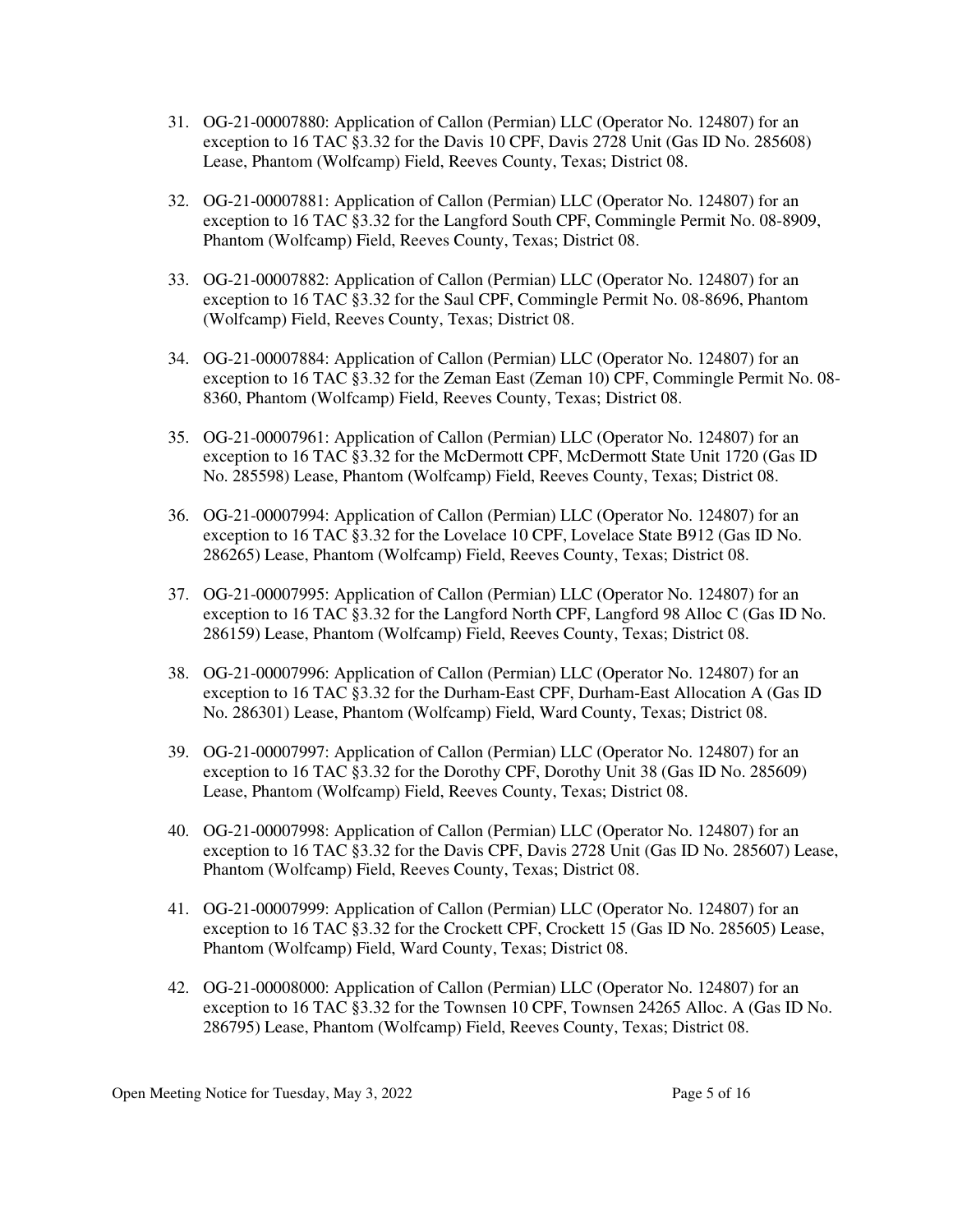- 43. OG-21-00008009: Application of Callon (Permian) LLC (Operator No. 124807) for an exception to 16 TAC §3.32 for the Townsen 10 CPF, Townsen 24265 Alloc. A (Gas ID No. 286795) Lease, Phantom (Wolfcamp) Field, Reeves County, Texas; District 08.
- 44. OG-21-00008011: Application of Callon (Permian) LLC (Operator No. 124807) for an exception to 16 TAC §3.32 for the Christian CPF, Commingle Permit No. 08-9542, Phantom (Wolfcamp) Field, Reeves County, Texas; District 08.
- 45. OG-21-00008012: Application of Callon (Permian) LLC (Operator No. 124807) for an exception to 16 TAC §3.32 for the Trinity State 20 CPF, Commingle Permit No. 08-9363, Phantom (Wolfcamp) Field, Reeves County, Texas; District 08.
- 46. O&G No. 00009178: Sandpoint Operating, LLC, for the recommendation of a tight gas formation pursuant to 16 TAC §3.101 for the Olmos Formation, A.W.P. (Olmos) Field, La Salle County, Texas.
- 47. Oil & Gas Docket No. 00006190: Enforcement action against Watson Energy Investments, LLC (Operator No. 900277) for violations of statewide rules on the Oppenheimer, Jessie D. (01-00096) Lease, Well Nos. 9, 11, and 12, Big Foot Field, Atascosa County, Texas; District 01; Unopposed Motion for Rehearing. Violations of 16 TAC §3.8(d)(1).
- 48. Oil & Gas Docket No. 00006265: Enforcement action against Chestnut Explor. and Prod., Inc. (Operator No. 147847) for violation of statewide rules on the Sauz Ranch Mulatos Pasture (04-03390) Lease, Well Nos. 10, 61, 177, 190, 206, and 215, Willamar, West Field, Willacy County, Texas; District 04; Unopposed Motion for Rehearing. Violations of 16 TAC §3.14(b)(2).
- 49. Oil & Gas Docket No. 00006268: Enforcement action against Chestnut Explor. and Prod., Inc. (Operator No. 147847) for violation of statewide rules on the Sauz Ranch Mulatos Pasture (04-12550) Lease, Well Nos. 188, 202, and 207, Willamar, West (Miocene 6700) Field, Willacy County, Texas; District 04; Unopposed Motion for Rehearing. Violations of 16 TAC §3.14(b)(2).

## **OFFICE OF GENERAL COUNSEL**

## **MASTER DEFAULT ORDERS** (7 items; numbers 50 - 56)

50. O&G 00005877: Enforcement action against Texas Shallow Oil & Gas, LLC (Operator No. 848047) for Violation of Statewide Rules on the Logan, C. O. (09-33074) Lease, Well Nos. 1, 2, 7, and 9, and Logan Lease, Well No. 3 (Drilling Permit No. 861814), Young County Regular Field, Young County, Texas. Violation of 16 TAC §§3.13(a)(6)(A), 3.14(b)(2), and  $3.21(i)$ .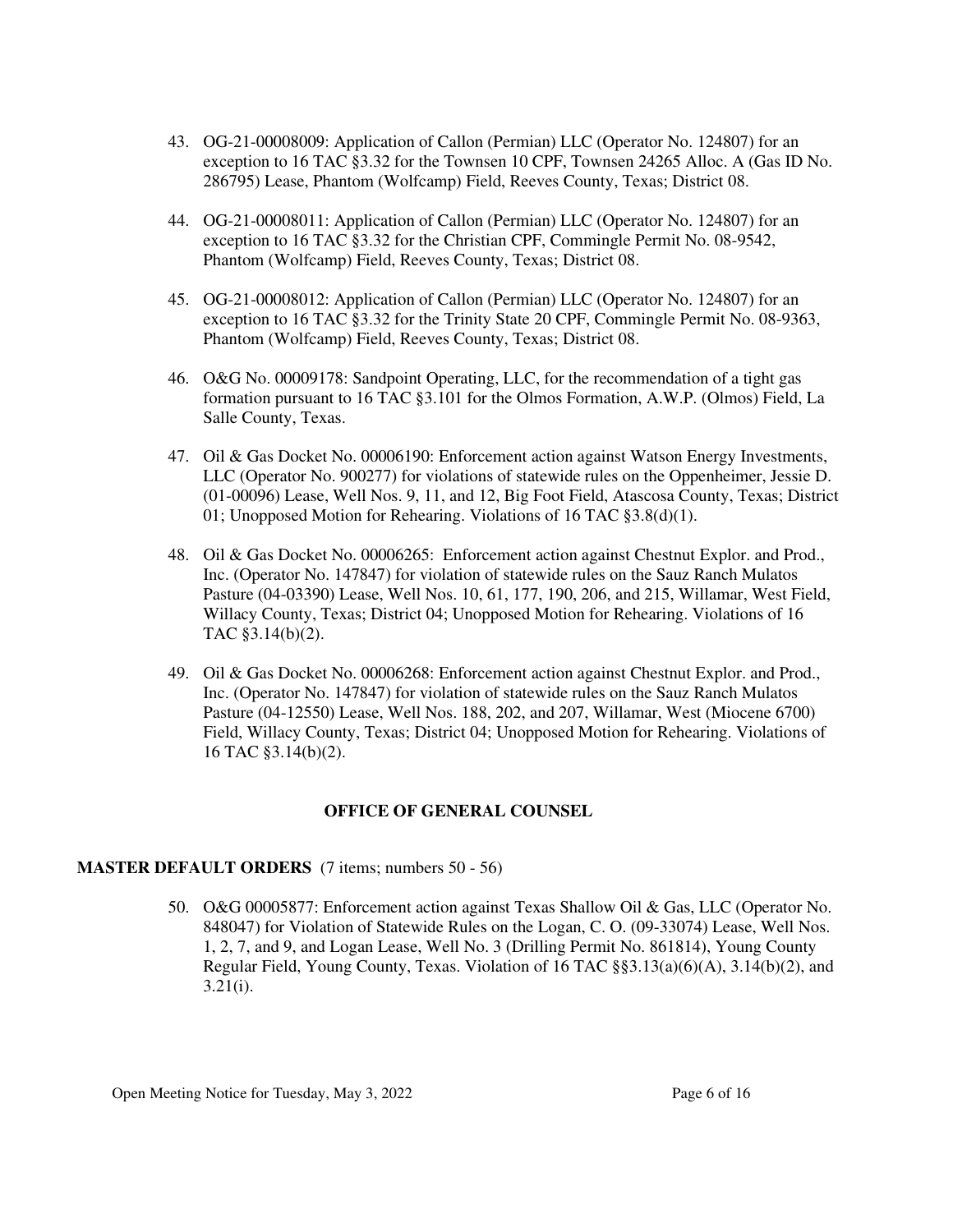- 51. O&G 00006272: Enforcement action against Transcontinental Minerals Corp. (Operator No. 864448) for Violation of Statewide Rules on the Meharg Lease, Well No. 1 (Drilling Permit No. 640116), Power River (Consolidated) Field, Goliad County, Texas, District No. 02. Violation of 16 TAC §§3.3(1), 3.3(2), 3.14(b)(2), and 3.16(b).
- 52. O&G 00006858: Enforcement action against Enterra Capital, Inc. (Operator No. 253416) for Violation of Statewide Rules on the Bint, Lynn (7B-16826) Lease, Well Nos. 2, 3, and 6, Eastland County Regular Field, Eastland County, Texas. Violation of 16 TAC §§3.3(1), 3.3(2), 3.3(3), 3.13(a)(6)(A), 3.14(b)(2), 3.21(j), and 3.21(l).
- 53. O&G 00006876: Enforcement action against Proco Operating Co., Inc. (Operator No. 679595) for Violation of Statewide Rules on the Hart Ranch (7B-29511) Lease, Well No. 2, Pickwick (Marble Falls) Field, Palo Pinto County, Texas. Violation of 16 TAC §3.14(b)(2).
- 54. O&G 00007166: Enforcement action against Killer Rabbit Fields LLC (Operator No. 460397) for Violation of Statewide Rules on the H&M "B" (08-27281) Lease, Well Nos. 2, 3, 5, and 6, Ken Regan (Delaware) Field, Reeves County, Texas. Violation of 16 TAC §§3.3(2), 3.3(3), 3.8(d)(1), 3.8(d)(4)(H)(i)(III), 3.13(a)(6)(A), 3.21(i), and 3.22(b).
- 55. O&G 00007494: Enforcement action against Reneau Oil Co. (Operator No. 701746) for Violation of Statewide Rules on the Campbell "C" (09-24829) Lease, Well Nos. 2, 3, 4, 5, 6, 7, 8, 9, 11, 12, 14, and 15, Archer County Regular Field, Archer County, Texas. Violation of 16 TAC §§3.3(2), 3.8(d)(1), 3.13(a)(6)(A), 3.14(b)(2), and 3.46(j).
- 56. O&G 00008008: Enforcement action against Proco Operating Co., Inc. (Operator No. 679595) for Violation of Statewide Rules on the Collins, P. H. Unit Lease, Well No. 2 (RRC ID No. 09-176870), Bartons Chapel, S. (Strawn 3100) Field, Palo Pinto County, Texas. Violation of 16 TAC §§3.3(2) and 3.14(b)(2).

## **AGREED ENFORCEMENT ORDERS** (97 items; numbers 57 - 153)

- 57. O&G 00008334: CWOC (Operator No. 195818) enforcement action regarding Simpson (8A-62915) Lease, Well No. 3, Sharon Ridge (Clear Fork) Field, Mitchell County, Texas. Violation of 16 TAC §3.14(b)(2).
- 58. O&G 00007256: Gary Production Company (Operator No. 296448) enforcement action regarding Hunt Unit Lease, Well No. 2B (RRC ID No. 06-129950), Carthage (Cotton Valley) Field, Panola County, Texas. Violation of 16 TAC §3.73(i).
- 59. O&G 00007970: Stelucan Energy, LLC (Operator No. 817384) enforcement action regarding Odonhoe -A- (09-11399) Lease, Tank Battery, Odonhoe (Caddo) Field, Archer County, Texas. Violation of  $16$  TAC  $\S$ §3.8(d)(1) and 3.21(l).
- 60. O&G 00008001: Martin, Jimmy Inc (Operator No. 530596) enforcement action regarding Orla -A- (08-28483) Lease, Well No. 7, Jess Burner (Delaware 3800) Field, Reeves County, Texas. Violation of  $16$  TAC  $\S$ §3.14(a)(3) and 3.14(b)(1).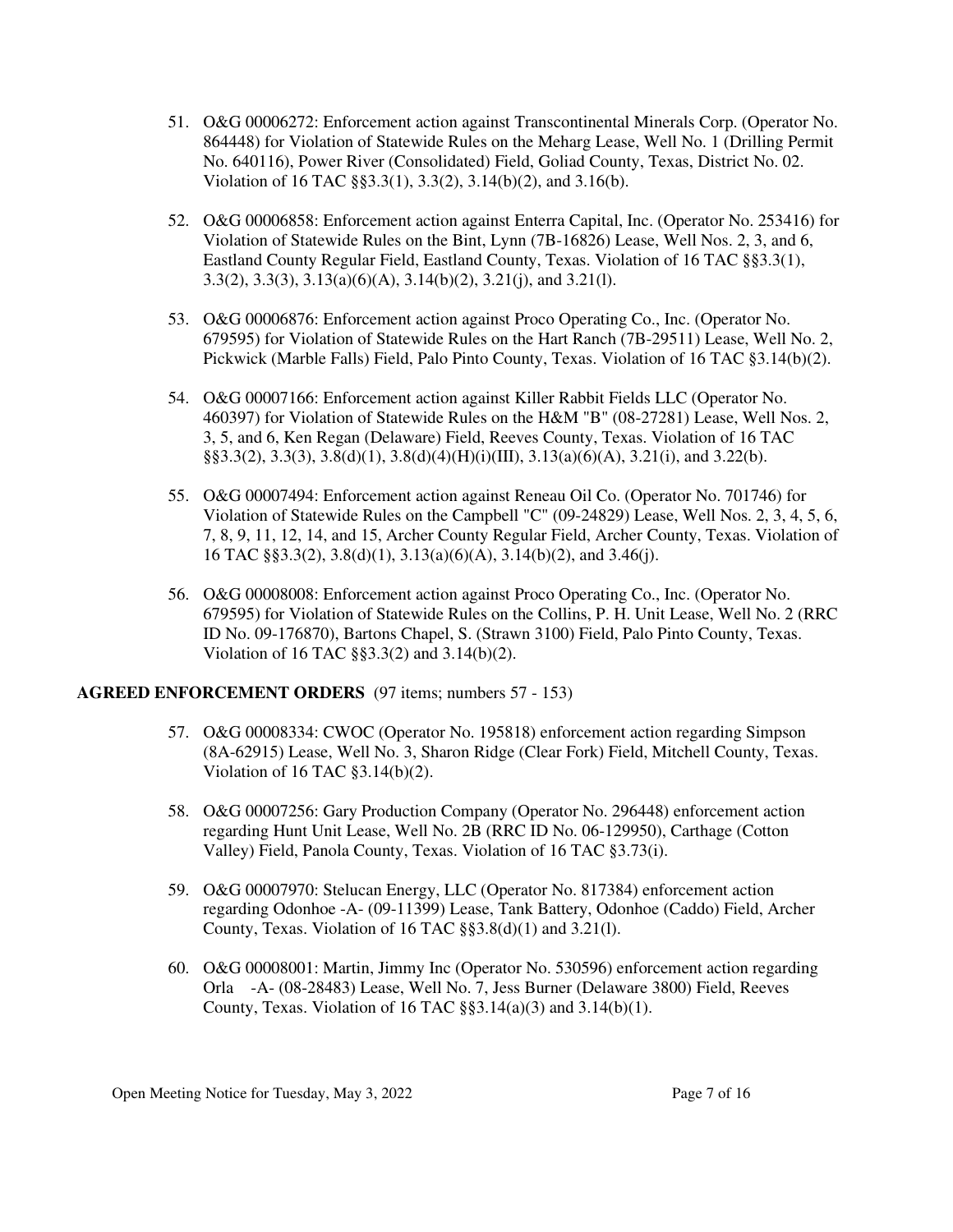- 61. O&G 00008136: BJG Operating Company (Operator No. 040810) enforcement action regarding Taylor-Link-W. (San Andres) (08-31589) Lease, Well Nos. 26, 47, and 82, Taylor-Link W. (San Andres) Field, Pecos County, Texas. Violation of 16 TAC §§3.8(d)(1),  $3.13(a)(6)(A)$ , and  $3.17(b)$ .
- 62. O&G 00008285: CWOC (Operator No. 195818) enforcement action regarding Sentell, C. F. (8A-05636) Lease, Well No. 1, Sharon Ridge (1700) Field, Scurry County, Texas. Violation of 16 TAC §§3.3(2), 3.8(d)(1), and 3.14(b)(2).
- 63. PS 00005794: Chevron Pipe Line Company (Operator No. 148100) enforcement action regarding Permit Nos. 06005, 10233, 00580, 01032, 08811, 06344, 04005, 01447, 06301, 01033, 05718, 00188, 09888, and 06981, Anderson, Brazoria, Chambers, Cherokee, Fort Bend, Galveston, Hardin, Harris, Henderson, Jefferson, Liberty, Orange, Scurry, Smith, and Van Zandt Counties, Texas. Violation of 16 TAC §3.70(o).
- 64. Damage Prevention 064937: UG Utilities, LLC enforcement action for two violations of 16 TAC §§18.11(b), and 18.3(a), at 1302 Veranda Mist, League City, Galveston County, Texas.
- 65. Damage Prevention 065674: DCP Operating Company, LP enforcement action for violation of 16 TAC §18.11(a), at Hwy. 158 (Powell Ranch Rd.), Garden City, Glasscock County, Texas.
- 66. Damage Prevention 069508: Iron Horse Unlimited enforcement action two violations of 16 TAC §§18.11(b), at 3331 Pine St. (2nd), Dallas, Dallas County, Texas.
- 67. Damage Prevention 069731: Iron Horse Unlimited enforcement action for violation of 16 TAC §18.11(b), at 2516 Birmingham Ave. (Atlanta St.), Dallas, Dallas County, Texas.
- 68. Damage Prevention 069890: Atmos Energy, West Texas Division enforcement action for violation of 16 TAC §18.8(a), at 8801 Flatrock Terrace (Brookside Dr.), Amarillo, Potter County, Texas.
- 69. Damage Prevention 070111: City of Deer Park enforcement action for two violations of 16 TAC §§18.11(b), and 18.3(a), at 500 Blk. E. X St., Deer Park, Harris County, Texas.
- 70. Damage Prevention 070179: Mustang Plumbing enforcement action for violation of 16 TAC §§18.4(b) and 18.11(b), at 5404 Ave. H (E. 54th St.), Austin, Travis County, Texas.
- 71. Damage Prevention 070526: City of Waco enforcement action two violations of 16 TAC §§18.11(b), at N. 4th (Colcord Ave.), Waco, McLennan County, Texas.
- 72. Damage Prevention 070695: HP Communications, Inc. enforcement action for violation of 16 TAC §§18.11(b) and 18.4(a), at 2700 W. Anderson Ln. (Northcross Dr.), Austin, Travis County, Texas.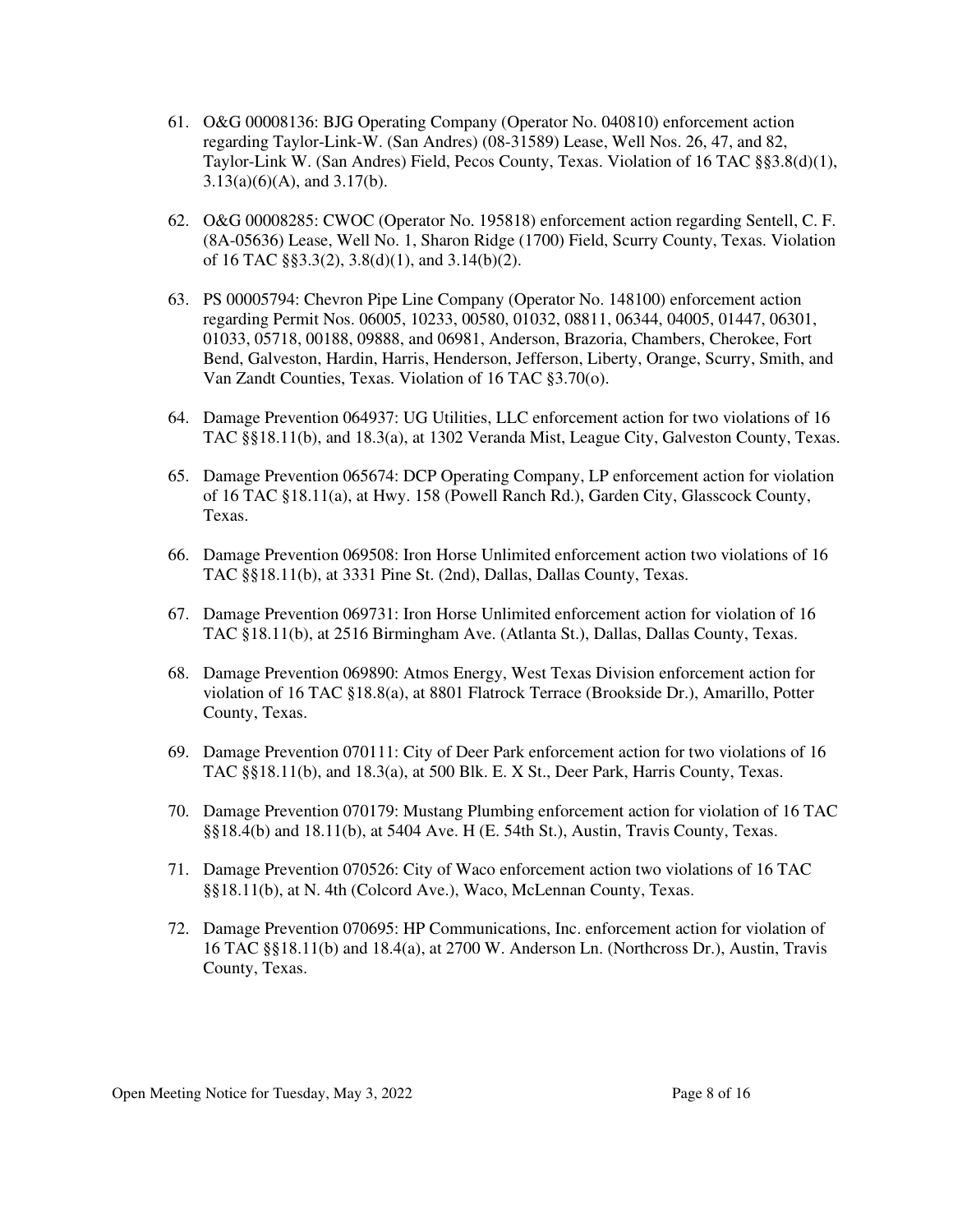- 73. Damage Prevention 070868: Amailey Plumbing enforcement action two violations of 16 TAC §§18.11(b), at 4318 Wellspring Pkwy. (Adon Springs Ln.), Celina, Collin County, Texas.
- 74. Damage Prevention 071469: T&G Plumbing Services, Inc. enforcement action for two violations of 16 TAC §§18.11(b), 18.11(c), and 18.3(a), at 1504 Story St., Houston, Harris County, Texas.
- 75. Damage Prevention 071629: In Charge Electric enforcement action two violations of 16 TAC §§18.11(b), at 259 Novacek (Bates St.), Irving, Dallas County, Texas.
- 76. Damage Prevention 071964: Primoris T&D enforcement action for violation of 16 TAC §§18.10(b) and 18.11(b), at 14697 Lepus Dr., Willis, Montgomery County, Texas.
- 77. Damage Prevention 072192: Renegade Construction, LLC enforcement action for two violations of 16 TAC §§18.11(b), 18.11(c), and 18.3(a), at 7348 Glacier Dr. (N. Resler), El Paso, El Paso County, Texas.
- 78. Damage Prevention 072212: Iron Horse Unlimited enforcement action two violations of 16 TAC §§18.11(b), at Metropolitan Ave. (Wendelki), Dallas, Dallas County, Texas.
- 79. Damage Prevention 072366: Casa Mechanical Services, LP enforcement action for violation of 16 TAC §§18.4(a) and 18.11(c), at 744 E. Zipp Rd. (Delta Crest), Hays, Hays County, Texas.
- 80. Damage Prevention 072505: Fibertex, LLC enforcement action for violation of 16 TAC §18.4(a), at 5311 85th (Albany), Lubbock, Lubbock County, Texas.
- 81. Damage Prevention 072570: Rockin J. Fence enforcement action for two violations of 16 TAC §§18.11(b), 18.11(c), and 18.3(e), at 5418 Lake Trail Ct. (N. Bentwood Dr.), San Angelo, Tom Green County, Texas.
- 82. Damage Prevention 072584: Mustang Plumbing enforcement action for violation of 16 TAC §§18.3(e) and 18.11(b), at 200 Florenz Ln. (Merrick Rd.), Georgetown, Williamson County, Texas.
- 83. Damage Prevention 072635: Mastec North America enforcement action for violation of 16 TAC §§18.10(b) and 18.11(b), at 715 N. Main St. (Wright St.), Farmersville, Collin County, Texas.
- 84. Damage Prevention 073077: Casa Mechanical Services, LP enforcement action for two violations of 16 TAC §§18.11(b), and 18.10(b), at 178 Living Reef Dr., Kyle, Hays County, Texas.
- 85. Damage Prevention 073144: Ward Electric Company, Inc. enforcement action for violation of 16 TAC §18.11(b), at 1828 Lavin Plaza (Hulson Trl.), Fort Worth, Tarrant County, Texas.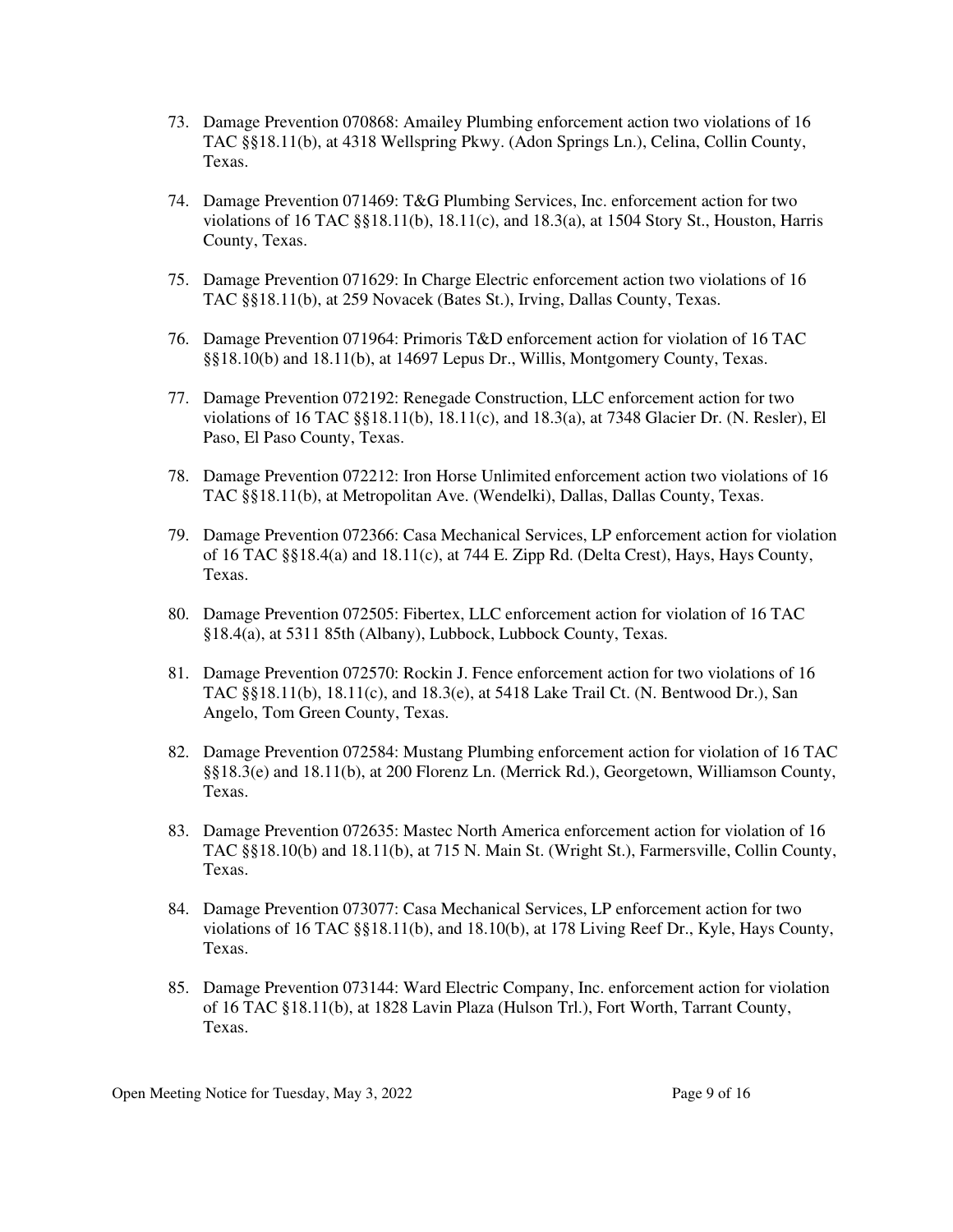- 86. Damage Prevention 073455: UTL Construction, LLC enforcement action for violation of 16 TAC §§18.10(b) and 18.11(b), at 317 S. Second Ave. (Canton St.), Dallas, Dallas County, Texas.
- 87. Damage Prevention 073555: Mission Site Services enforcement action for violation of 16 TAC §18.11(b), at 2515 Wicker Ave. (Wicker), Farmers Branch, Dallas County, Texas.
- 88. Damage Prevention 073619: Mastec North America enforcement action for violation of 16 TAC §§18.11(b) and 18.10(b), at 2203 Northmoor Way (Scott Mill Rd.), Carrollton, Dallas County, Texas.
- 89. Damage Prevention 073641: Atmos Energy Corp., Mid-Tex Div. enforcement action for violation of 16 TAC §18.8(a), at 3758 S. Carrier Pkwy. (W. Crossland Blvd.), Grand Prairie, Dallas County, Texas.
- 90. Damage Prevention 073644: Iron Horse Unlimited enforcement action for violation of 16 TAC §18.11(b), at 3922 Atlanta St. (Eugene St.), Dallas, Dallas County, Texas.
- 91. Damage Prevention 073648: Atmos Energy Corp., Mid-Tex Div. enforcement action for violation of 16 TAC §18.8(a), at 200 Commander Rd. (N. Main St.), Fort Worth, Tarrant County, Texas.
- 92. Damage Prevention 073665: Atmos Energy Corp., Mid-Tex Div. enforcement action for violation of 16 TAC §18.8(a), at Beall (Dolphin), Dallas, Dallas County, Texas.
- 93. Damage Prevention 073668: Atmos Energy Corp., Mid-Tex Div. enforcement action for violation of 16 TAC §18.8(a), at 6616 Calmont Ave. (Hwy. 30), Fort Worth, Tarrant County, Texas.
- 94. Damage Prevention 073685: Atmos Energy Corp., Mid-Tex Div. enforcement action for violation of 16 TAC §18.8(a), at 509 W. Main St. (S. Houston St.), Wolfe City, Hunt County, Texas.
- 95. Damage Prevention 073686: Atmos Energy Corp., Mid-Tex Div. enforcement action for violation of 16 TAC §18.8(a), at 710 Flint (Hemphill), Fort Worth, Tarrant County, Texas.
- 96. Damage Prevention 073687: Atmos Energy Corp., Mid-Tex Div. enforcement action for violation of 16 TAC §18.8(a), at 2143 Joe Field Rd. (Newkirk St.), Dallas, Dallas County, Texas.
- 97. Damage Prevention 073695: Atmos Energy Corp., Mid-Tex Div. enforcement action for violation of 16 TAC §18.8(a), at 12509 Woodcock Way (Albatross Pass), Manor, Travis County, Texas.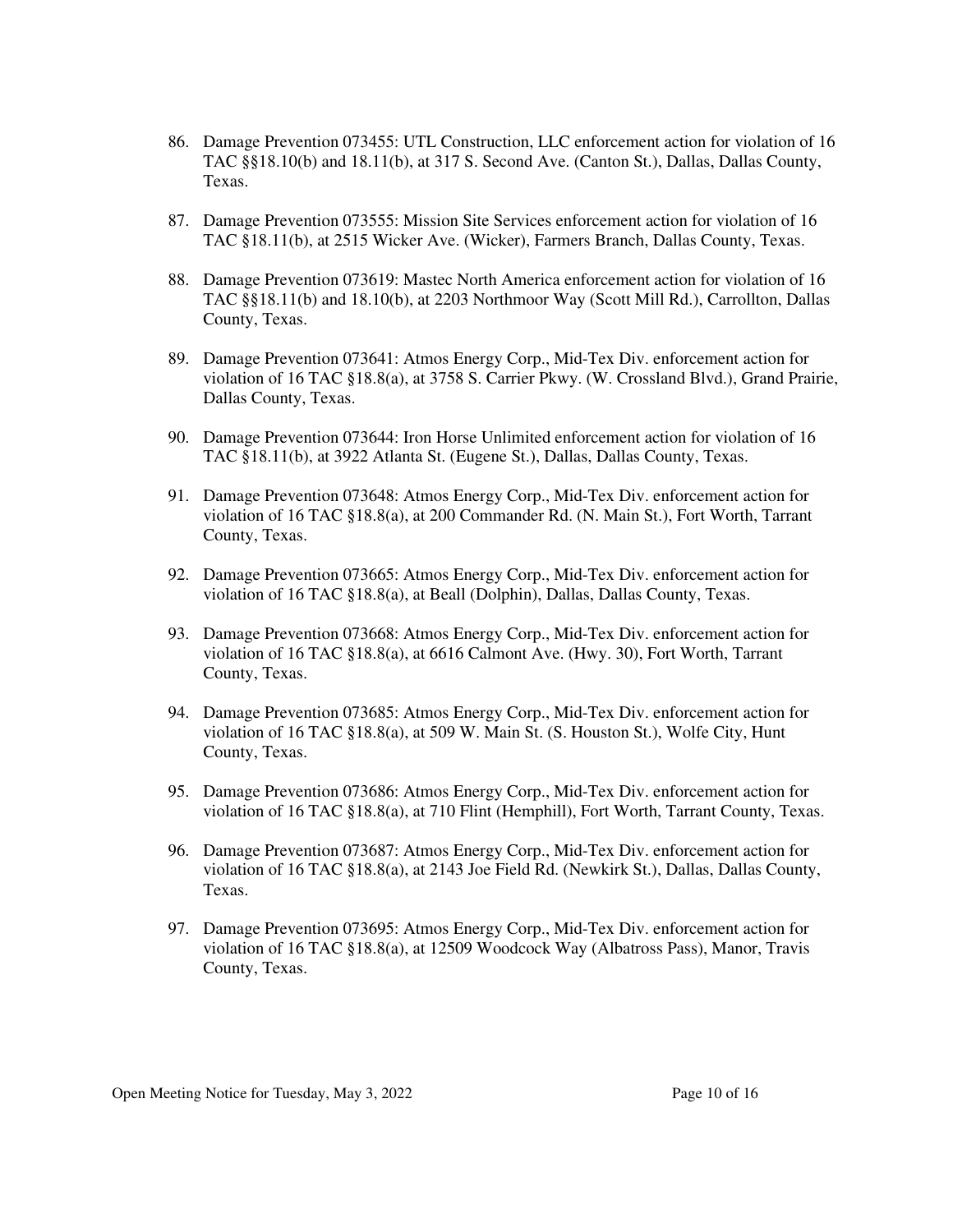- 98. Damage Prevention 073705: Atmos Energy Corp., Mid-Tex Div. enforcement action for violation of 16 TAC §18.8(a), at 3601 Royal Valley Rd. (Oak Meadow Dr.), Grand Prairie, Dallas County, Texas.
- 99. Damage Prevention 073710: Atmos Energy Corp., Mid-Tex Div. enforcement action for violation of 16 TAC §18.8(a), at 3905 Brownway Ct. (Spring Breeze Dr.), College Station, Brazos County, Texas.
- 100. Damage Prevention 073711: City of Fort Worth Water Dept. enforcement action for violation of 16 TAC §18.10(b), at 4840 Sunshine Dr. (Village Creek Rd.), Fort Worth, Tarrant County, Texas.
- 101. Damage Prevention 073728: Mastec North America enforcement action for violation of 16 TAC §§18.11(b) and 18.11(c), at 5337 Peninsula Way (Anchor Bay Dr.), Garland, Dallas County, Texas.
- 102. Damage Prevention 073753: Atmos Energy, West Texas Division enforcement action for violation of 16 TAC §18.8(a), at 281 Overland Trl. (Lariet Ln.), Fritch, Hutchinson County, Texas.
- 103. Damage Prevention 073780: Texas Gas Service Company enforcement action for violation of 16 TAC §18.8(a), at 4406 Scottsdale Rd. (Hillspring Cir.), Austin, Travis County, Texas.
- 104. Damage Prevention 073783: Texas Gas Service Company enforcement action for violation of 16 TAC §18.8(a), at 1511 S. Hwy. 385 (S.E. 1500), Andrews, Andrews County, Texas.
- 105. Damage Prevention 073808: Atmos Energy, West Texas Division enforcement action for violation of 16 TAC §18.8(a), at E. Hwy. 80 (San Andreas Dr.), Midland, Midland County, Texas.
- 106. Damage Prevention 073813: Concho Trenching enforcement action for violation of 16 TAC §18.10(b), at 2500 Rio Pl. (Pioneer Rd.), Midland, Midland County, Texas.
- 107. Damage Prevention 073814: Atmos Energy, West Texas Division enforcement action for violation of 16 TAC §18.8(a), at 101 Cimarron Dr. (Wagon Ln.), Lubbock, Lubbock County, Texas.
- 108. Damage Prevention 073819: B & K Plumbing enforcement action for two violations of 16 TAC §§18.11(b), and 18.3(a), at 1220 E. Main St., Alice, Jim Wells County, Texas.
- 109. Damage Prevention 073820: City of Laredo Utilities Department enforcement action for two violations of 16 TAC §§18.11(b), and 18.10(b), at N. Stone St. (Taylor Ave.), Laredo, Webb County, Texas.
- 110. Damage Prevention 073822: Brooke Paving and Construction enforcement action for two violations of 16 TAC §§18.11(b), 18.11(c), and 18.3(a), at 400 Private Rd. A (Private Rd. B), Port Aransas, Nueces County, Texas.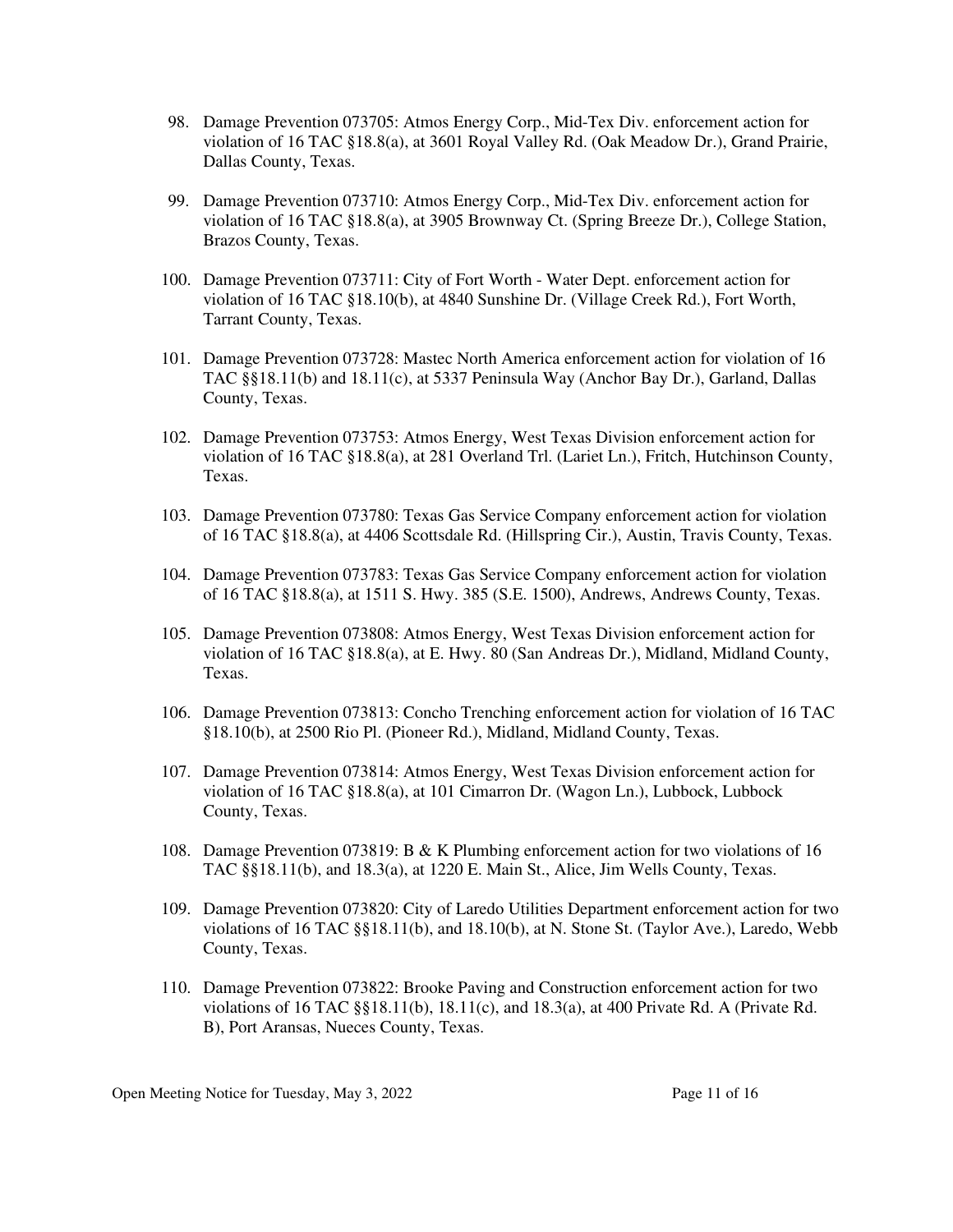- 111. Damage Prevention 073838: Segovia S Underground Construction enforcement action for violation of 16 TAC §18.10(b), at 17924 Kenai Fjords Dr. (Lava Bed Dr.), Pflugerville, Travis County, Texas.
- 112. Damage Prevention 073847: Atmos Energy Corp., Mid-Tex Div. enforcement action for violation of 16 TAC §18.8(a), at 3008 Stevens (Woody), Bryan, Brazos County, Texas.
- 113. Damage Prevention 073850: City of Smithville enforcement action for violation of 16 TAC §§18.10(b) and 18.11(b), at 502 Fawcett (Fifth), Smithville, Bastrop County, Texas.
- 114. Damage Prevention 073851: Atmos Energy Corp., Mid-Tex Div. enforcement action for violation of 16 TAC §18.8(a), at 6509 Cedar Elm Dr. (Lantana Ave.), Abilene, Taylor County, Texas.
- 115. Damage Prevention 073856: Atmos Energy Corp., Mid-Tex Div. enforcement action for violation of 16 TAC §18.8(a), at 2437 Johnson Dr. (Buck), Mesquite, Dallas County, Texas.
- 116. Damage Prevention 073857: Atmos Energy Corp., Mid-Tex Div. enforcement action for violation of 16 TAC §18.8(a), at 9301 Lake Forest Ct. S. (Woodcreek Dr.), College Station, Brazos County, Texas.
- 117. Damage Prevention 073863: PM&M Construction, Inc. enforcement action for violation of 16 TAC §18.4(a), at 5816 Hardwick Dr. (Nicholas), Amarillo, Randall County, Texas.
- 118. Damage Prevention 073864: UTL Construction, LLC enforcement action for violation of 16 TAC §18.10(b), at 1101 Eagle Dr. (Dalford St.), Fort Worth, Tarrant County, Texas.
- 119. Damage Prevention 073865: Troy Construction enforcement action for violation of 16 TAC §18.10(b), at Hwy. 239 (FM 774), Refugio, Refugio County, Texas.
- 120. Damage Prevention 073868: Coserv Gas, Ltd. enforcement action for violation of 16 TAC §18.8(a), at Diamond Point (Tiffany Dr.), Frisco, Collin County, Texas.
- 121. Damage Prevention 073869: Primoris T&D enforcement action for violation of 16 TAC §18.4(b), at 536 Eisenhower St. (Deauville St.), Tyler, Smith County, Texas.
- 122. Damage Prevention 073870: Fibertex, LLC enforcement action for violation of 16 TAC §18.10(b), at 5814 6th (Fulton), Lubbock, Lubbock County, Texas.
- 123. Damage Prevention 073871: Atmos Energy Corp., Mid-Tex Div. enforcement action for violation of 16 TAC §18.8(a), at 320 N. Austin St. (Hwy. 11), Wolfe City, Hunt County, Texas.
- 124. Damage Prevention 073872: Atmos Energy Corp., Mid-Tex Div. enforcement action for violation of 16 TAC §18.8(a), at 14766 Maiden Ct. (Lochinvar Dr.), Addison, Dallas County, Texas.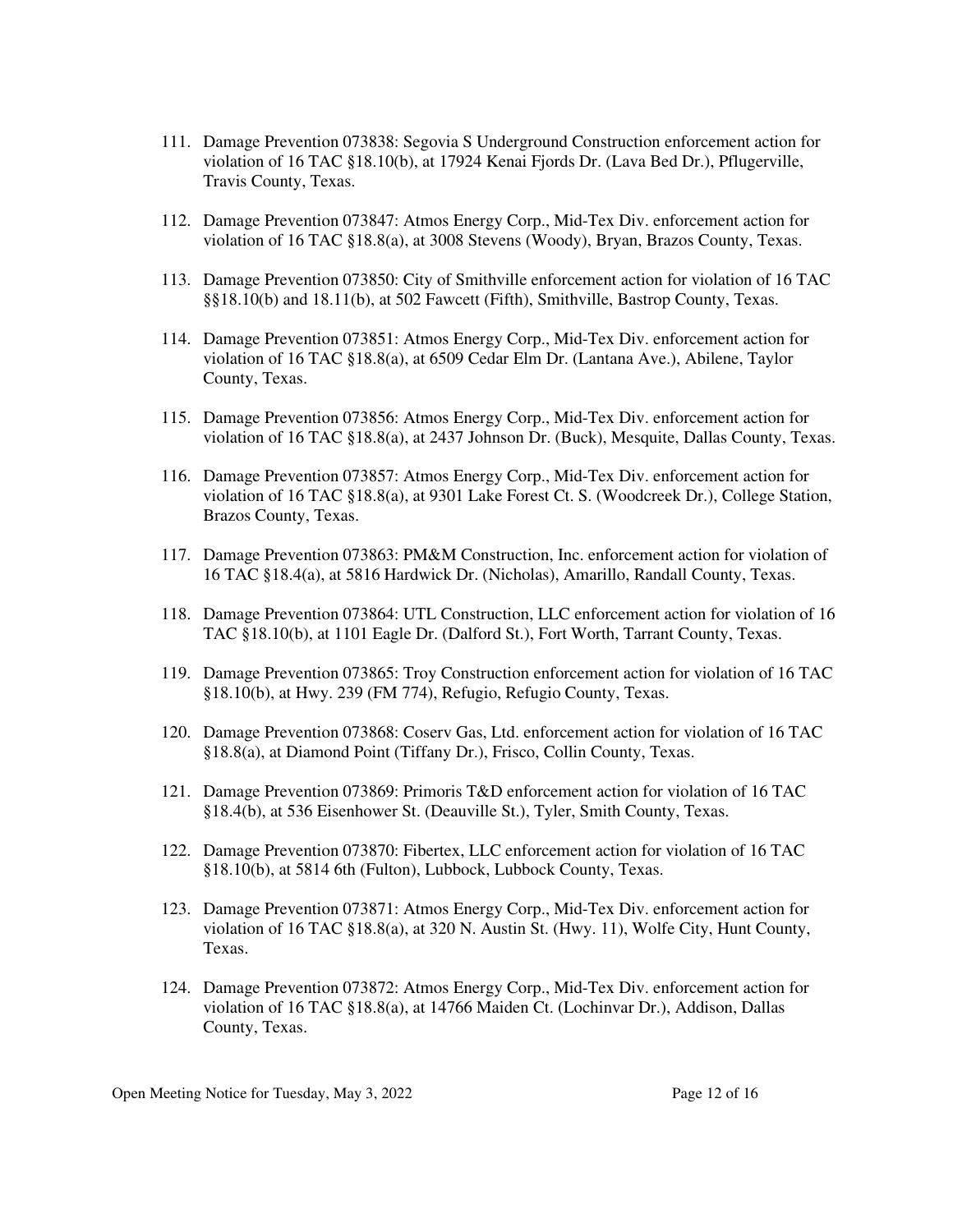- 125. Damage Prevention 073873: Caprock Utility Services, Inc. enforcement action for violation of 16 TAC §18.3(a), at 3201 S. Ong (32nd Ave.), Amarillo, Randall County, Texas.
- 126. Damage Prevention 073874: West Texas Gas, Inc. enforcement action for violation of 16 TAC §18.8(a), at 9550 Strawberry Fields W. (Day Tripper), Amarillo, Randall County, Texas.
- 127. Damage Prevention 073877: Atmos Energy Corp., Mid-Tex Div. enforcement action for violation of 16 TAC §18.8(a), at 3207 Daniel Dr. (Concord Dr.), Arlington, Tarrant County, Texas.
- 128. Damage Prevention 073880: Atmos Energy Corp., Mid-Tex Div. enforcement action for violation of 16 TAC §18.8(a), at 519 N. Illinois (Michigan Ave.), Electra, Wichita County, Texas.
- 129. Damage Prevention 073885: Haros Bros Co. enforcement action for violation of 16 TAC §§18.10(b) and 18.11(b), at N. Cabela Dr. (Westport Pkwy.), Fort Worth, Tarrant County, Texas.
- 130. Damage Prevention 073886: Atmos Energy Corp., Mid-Tex Div. enforcement action for violation of 16 TAC §18.8(a), at 300 E. Enon Ave. (S. Porter St.), Fort Worth, Tarrant County, Texas.
- 131. Damage Prevention 073888: Atmos Energy Corp., Mid-Tex Div. enforcement action for violation of 16 TAC §18.8(a), at 311 Pond St. (Lake St.), Mansfield, Tarrant County, Texas.
- 132. Damage Prevention 073892: CPS Energy enforcement action for violation of 16 TAC §18.11(a), at Harry Wurzbach (Dover Haven), San Antonio, Bexar County, Texas.
- 133. Damage Prevention 073893: Mission Site Services enforcement action for violation of 16 TAC §§18.10(b) and 18.11(b), at 1414 Harlandale Ave. (Genoa Ave.), Dallas, Dallas County, Texas.
- 134. Damage Prevention 073896: Atmos Energy Corp., Mid-Tex Div. enforcement action for violation of 16 TAC §18.8(a), at 400 Bank (E. Southlake Blvd.), Southlake, Tarrant County, Texas.
- 135. Damage Prevention 073901: City of Lacy Lakeview enforcement action for two violations of 16 TAC §§18.11(b), and 18.10(b), at 324 S. Lacy (Powers St.), Waco, McLennan County, Texas.
- 136. Damage Prevention 073906: Standard Utility Construction, Inc. enforcement action for violation of 16 TAC §18.10(b), at 5534 Blue Point Ln. (Thackery Rd.), Garland, Dallas County, Texas.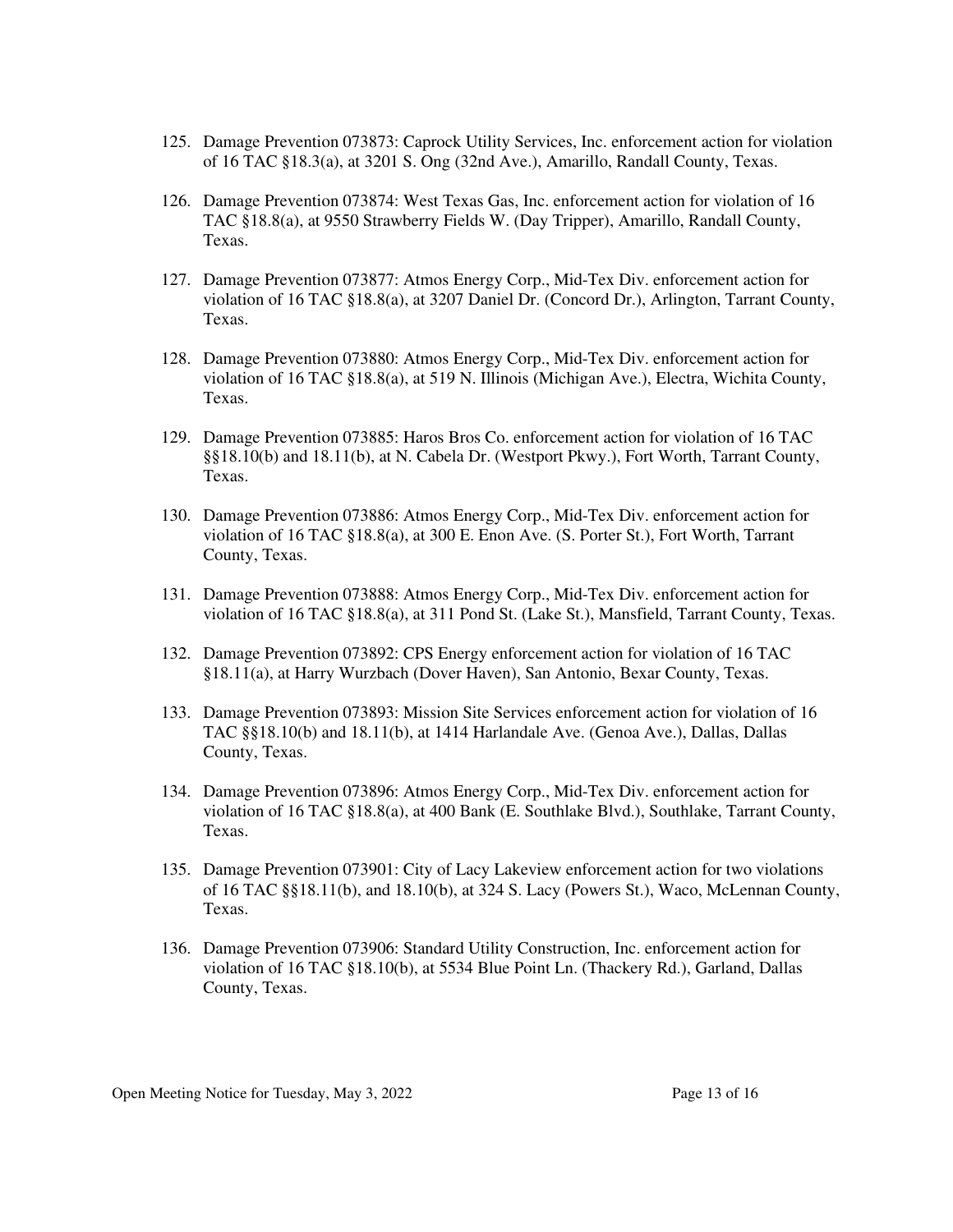- 137. Damage Prevention 073917: Atmos Energy Corp., Mid-Tex Div. enforcement action for violation of 16 TAC §18.8(a), at 508 3rd St. N.E. (Booth St.), Paris, Lamar County, Texas.
- 138. Damage Prevention 073918: Atmos Energy Corp., Mid-Tex Div. enforcement action for violation of 16 TAC §18.8(a), at 2858 W. Devitt St. (Greene Ave.), Fort Worth, Tarrant County, Texas.
- 139. Damage Prevention 073927: Atmos Energy Corp., Mid-Tex Div. enforcement action for violation of 16 TAC §18.8(a), at 2904 Pecan Valley Dr. (Briar Cliff), Temple, Bell County, Texas.
- 140. Damage Prevention 073928: Atmos Energy Corp., Mid-Tex Div. enforcement action for violation of 16 TAC §18.8(a), at 1316 Augustine Ct. (Southwood), College Station, Brazos County, Texas.
- 141. Damage Prevention 073929: City of Castroville enforcement action for violation of 16 TAC §18.11(a), at 147 Village Path (Country Ln.), Castroville, Medina County, Texas.
- 142. Damage Prevention 073930: Atmos Energy Corp., Mid-Tex Div. enforcement action for violation of 16 TAC §§18.8(a) and 18.11(a), at 1197 Bridge St. (Brown), Lampasas, Lampasas County, Texas.
- 143. Damage Prevention 073931: Gonzalez Construction Enterprise, Inc. enforcement action for violation of 16 TAC §§18.3(a) and 18.11(b), at 18000 Blk. Becker Rd., Hockley, Harris County, Texas.
- 144. Damage Prevention 073932: Atmos Energy Corp., Mid-Tex Div. enforcement action for violation of 16 TAC §18.8(a), at 3643 Hardin Hills Dr. (Cibolo Creek Ct.), College Station, Brazos County, Texas.
- 145. Damage Prevention 073933: Landmark Electric enforcement action for violation of 16 TAC §§18.11(b) and 18.4(a), at 5703 Agate Cir. (Heather Meadow), San Antonio, Bexar County, Texas.
- 146. Damage Prevention 073942: Atmos Energy Corp., Mid-Tex Div. enforcement action for violation of 16 TAC §18.8(a), at 213 Sunset Ln. (Scott Rd.), Fort Worth, Tarrant County, Texas.
- 147. Damage Prevention 073943: Atmos Energy Corp., Mid-Tex Div. enforcement action for violation of 16 TAC §18.8(a), at 301 W. Main St. (7th St.), Midlothian, Ellis County, Texas.
- 148. Damage Prevention 073945: Brownstone Construction, Ltd. enforcement action for two violations of 16 TAC §§18.11(b), 18.11(c), and 18.3(a), at 5612 S. Rice Ave., Houston, Harris County, Texas.
- 149. Damage Prevention 073948: Bac Trac Plumbing enforcement action for violation of 16 TAC §18.10(b), at 3617 Pedregal Rd. (FM 517), League City, Galveston County, Texas.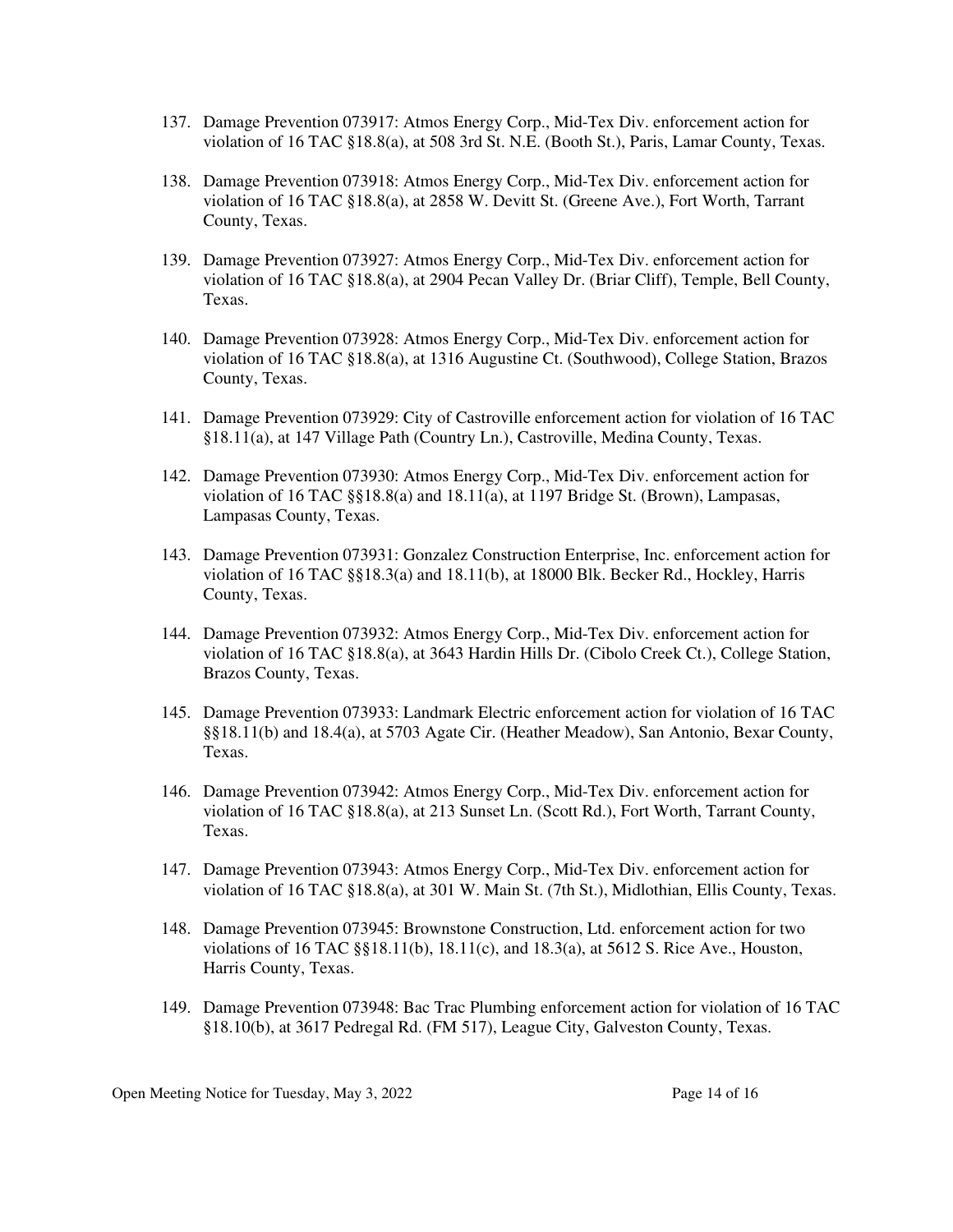- 150. Damage Prevention 073957: Atmos Energy Corp., Mid-Tex Div. enforcement action for violation of 16 TAC §18.8(a), at 5627 Ellsworth Ave., Dallas, Dallas County, Texas.
- 151. Damage Prevention 073959: Mastec North America enforcement action for violation of 16 TAC §18.11(b), at 2401 Helena Cir. (Robertson), Abilene, Taylor County, Texas.
- 152. Damage Prevention 073964: Fort Worth Civil Constructors, LLC enforcement action for violation of 16 TAC §18.10(b), at 100 E. Hwy. 199, Springtown, Parker County, Texas.
- 153. Damage Prevention 073996: North Houston Pole Line enforcement action for two violations of 16 TAC §§18.11(b), and 18.10(b), at 8912 Prairie Dr., Houston, Harris County, Texas.

## **ADMINISTRATIVE MATTERS**

#### **EXECUTIVE OFFICE**

154. Executive Director Report: Issues related to the management and operation of the agency, and personnel matters.

#### **OFFICE OF GENERAL COUNSEL**

155. Pending and/or contemplated litigation, rulemakings, and other actions initiated by or involving the U.S. Environmental Protection Agency, U.S. Department of Interior, U.S. Department of Transportation, and other federal agencies that may impact the State of Texas, including, but not limited to, the energy, pipeline, and natural resource industries.

#### **RULE PROPOSAL/ADOPTION**

- 156. Proposed amendments to 16 Texas Administrative Code (TAC) Chapter 5, relating to Carbon Dioxide (CO2), and recommendation to submit Pre-Application for Federal Class VI UIC Primacy from the Environmental Protection Agency.
- 157. Proposed amendments to 16 Texas Administrative Code (TAC) Chapter 9 relating to LP-Gas Safety Rules pursuant to Senate Bills 1582 and 1668, 87th Legislative Session, 2021, and other clarifying amendments.

#### **OIL AND GAS DIVISION**

158. Infrastructure Investment and Jobs Act: Well Plugging Initial Grant Application.